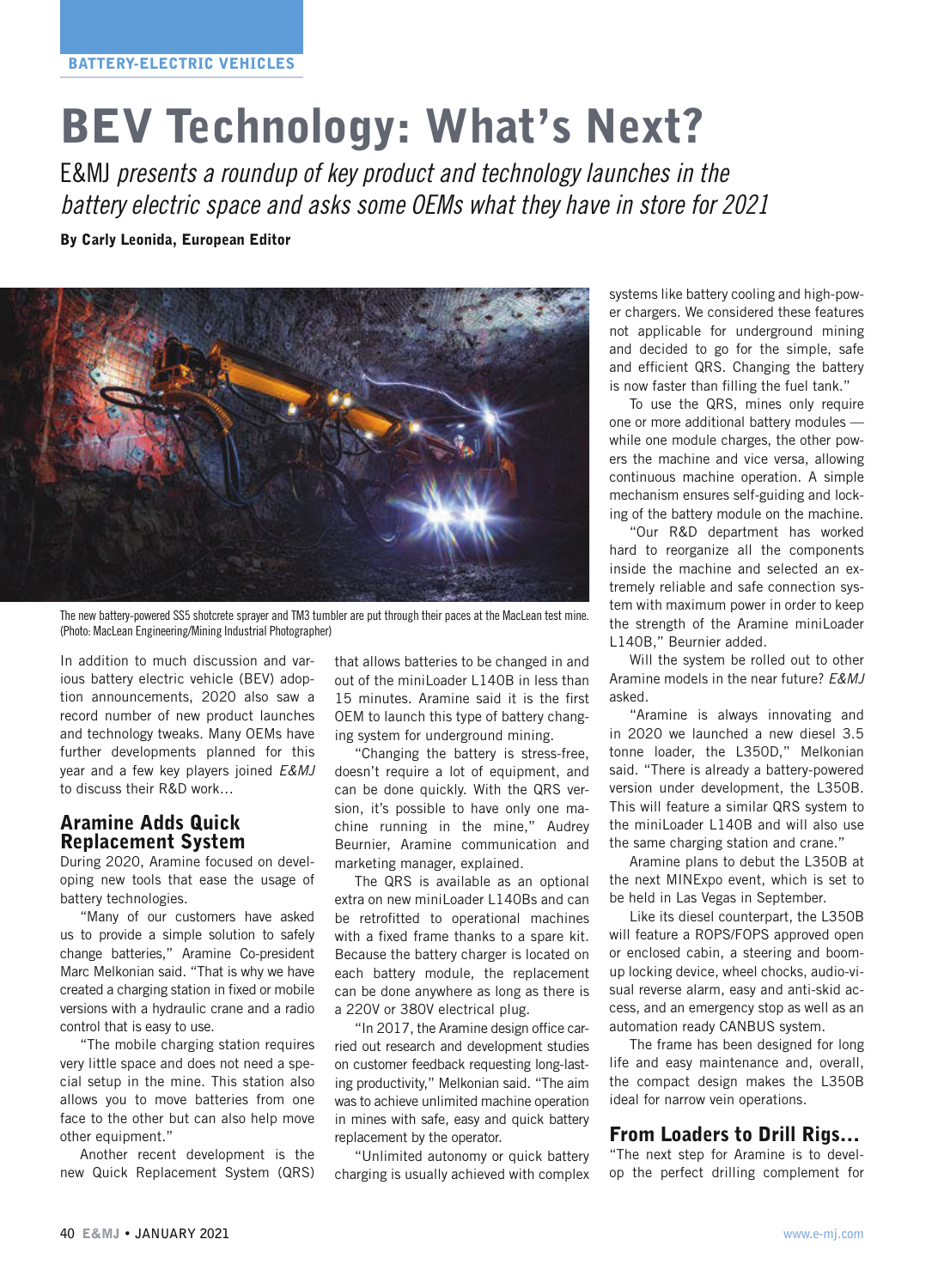the miniLoader L140B," Melkonian said. "We've developed a very reliable battery powered system for the L140B, and we will rely on this technology to develop our first battery-powered drill rig."

The DM901HBE will use battery technology to move the arm of the drifter and a tethered source of electricity for drilling. The battery pack will be fixed (no QRS system included) as the batteries will recharge themselves autonomously during drilling.

The new drill rig will be adaptable to each mine's requirements and the drifter can be specified by the customer. However, Aramine recommends as standard the Epiroc RR14 drifter and feed.

"Nowadays, there is a real need for zero emission machines in underground mines and particularly in narrow vein operations," Melkonian said. "This version is already eagerly awaited by our customers around the world, especially those in South America, Australia and Europe.

"We have always been very concerned about environmental issues and health and safety," he added. "This is why battery powered machines are a must-have in our industry, to reduce ventilation and infrastructure costs and improve the air quality in mines to protect the workers. As Aramine is making it simple to adopt and use daily, battery powered technology will have a big place in the future of mining."

# Epiroc Rigs Shine at Kittilä

In Finland, Agnico Eagle's Kittilä gold mine provided a testing ground for Epiroc's next generation BEVs as part of the European Union-funded SIMS project. The project, which came to a close in April 2020, lasted three years and was tasked



The miniLoader L140B QRS5 — the Quick Replacement System allows the battery to be changed out in less than 15 minutes. (Photo: Aramine)

with developing smart and environmentally friendly systems for the mining industry.

Following the tests, the mine decided to purchase two Boltec E battery-powered bolting rigs. The first unit arrived at Kittilä in early November, and the second a few weeks later.

Jari Kolehmainen, Kittilä's production manager, said the team's first impressions were very positive.

"The performance of the machines is at least at the same level as that of diesel machines. Productivity has improved with the development of equipment," he commented. "The change in air quality [underground] is clear. In the future, we want to reduce our carbon footprint and move toward zero-emission technology, as well as move forward in well-being at work. The SIMS pro-



The charging station — tunnel layout for Aramine's battery-electric L140B loader. (Photo: Aramine)

ject showed that battery technology has made great leaps forward."

The mine has had to reconfigure its electrical infrastructure to accommodate the new machines and a battery replacement bay has been added to allow for swapping but otherwise, no other special requirements were needed.

The Kittilä team is also keen to introduce other new technologies in addition to battery-powered equipment. A remotecontrol room has been added to the office, from which several machines are controlled simultaneously by two operators since the beginning of October.

#### First Batteries as a Service

In July, Epiroc also announced it had signed the world's first Batteries as a Service (BaaS) agreement with Vale in Canada.

 With BaaS, Epiroc works directly with the customer to define a battery plan that suits the needs of their operation. The lifespan is guaranteed, and the battery status is monitored to ensure predictive maintenance with reduced downtime. If a customer wants to increase or decrease their capacity, they can adjust their plan and the service will be tailored to meet their requirements.

 In line with its keen focus on sustainability and circularity, Epiroc will remove old batteries from site and replace them with new. The older batteries are then used for secondary applications and are recycled at the end of the process.

"A key component to the success of this offering is the flexibility it allows our cus-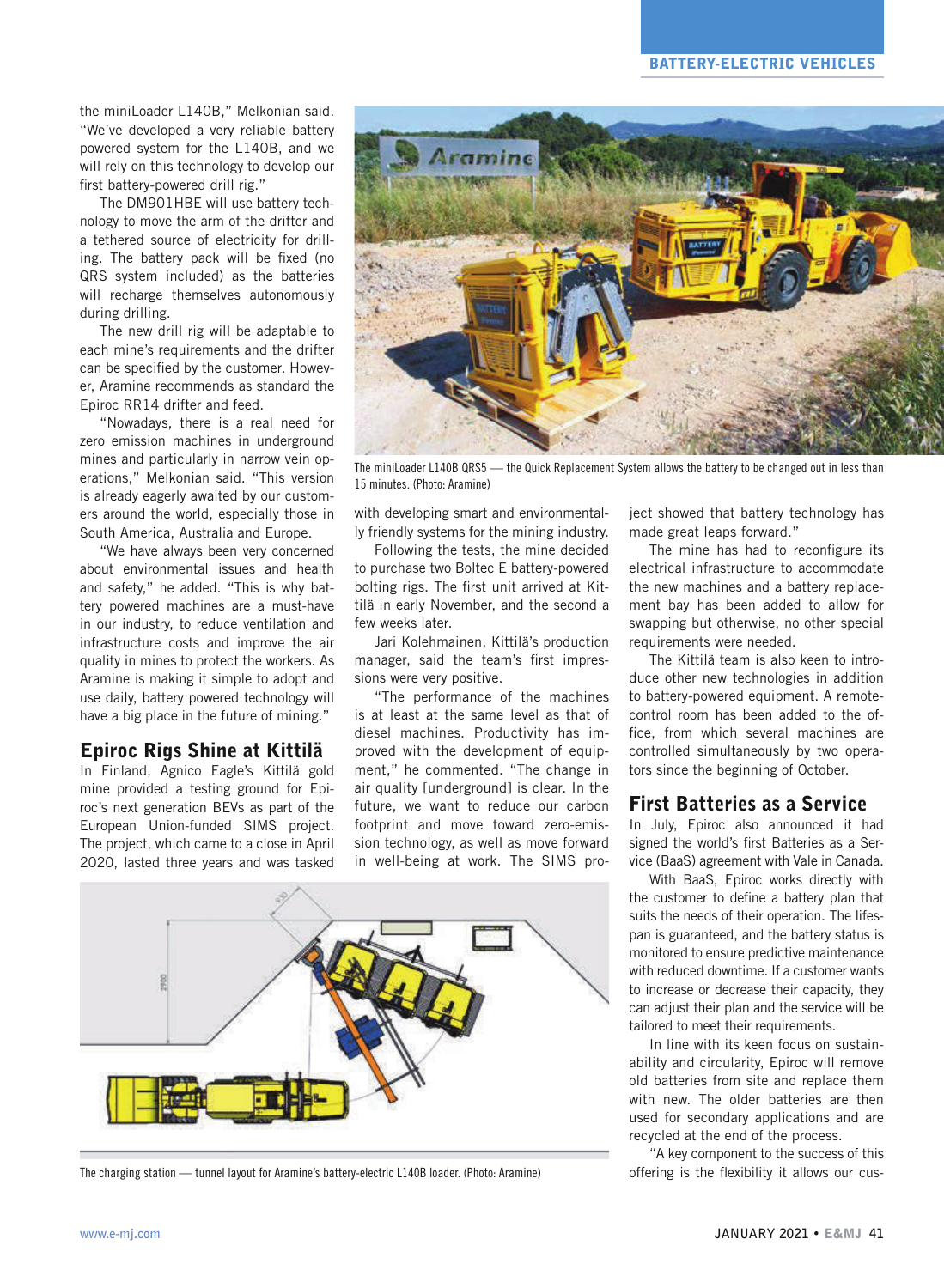

The new LH518B, Sandvik's first 18-t battery-electric loader. (Photo: Sandvik)

tomers. We take ownership of the battery itself and automatically replace and update the units as needed, which means the mine site can breathe easier and continue to focus on heightened production," Shawn Samuels, product manager, Rocvolt, Epiroc Canada, commented on the announcement.

Additionally, Epiroc will be providing Vale with 10 BEVs for two of its Canadian mine sites. These include four Scooptram ST14 loaders, two Boomer M2C drill rigs, two Boltec MC bolting rigs and two Minetruck MT42 trucks.

To complement the new battery fleet, Vale will also be adding three of Epiroc's charging cabinets and seven charging posts for equipment support. Delivery will be completed in Q1 this year.

Ann-Sofie Andersson, global manager for branding and communication, said Epiroc aims to offer battery-electric versions of its entire product portfolio by 2025. The battery system Epiroc uses is modular and designed to be scalable for larger and smaller products as well as for new applications.

"Our current offering includes 7-t, 10-t and 14-t loaders; 20-t and 42-t trucks; and a range of (currently 11 models) battery-electric midsized drilling equipment including face drilling, production drilling and rock reinforcement rigs," she said. "We also have a 4-t loader specifically for the Chinese market."

In addition to the Kittilä and Vale projects mentioned above, Epiroc is also testing an 18-t battery-electric loader at the LKAB-led Sustainable Underground Mining (SUM) project.

#### MacLean: New Batteries, New Machines

MacLean Engineering already offers battery-electric versions of many of its underground hard-rock equipment models, and the team is currently working on battery technologies that will extend or improve their performance. First up is a new battery chiller that will allow MacLean BEVs to operate in hotter conditions.

"We'll be releasing that in 2021, particularly with the Australian and African markets in mind," said Maarten van Koppen, product manager for mine operations at MacLean.

The team is also working on additional battery options, which are currently being tested and are planned for launch later this year.

"What we've seen over the past couple of years is that one battery size for all machines and all applications is not the most efficient way to put these machines to work," van Koppen said. "So, we're working on options, based on the same chemistry we've been using since 2016, but which provide both lower and higher energy capacities to the market.

"That's important, for example, on sprayers or bolters, which can plug in and charge their batteries whilst operating. They don't typically run far so putting a large battery on them doesn't make sense. Conversely, concrete trucks that drive up and down the ramp, could probably benefit from a larger battery. For us to continue with only one battery solution didn't make sense anymore. We saw that we needed to provide more granularity in that, and it's going really well."

MacLean was outfitting one of its machines with a new battery when the team spoke to *E&MJ* in December with testing set for early January.

MacLean also has plenty of machine launches in the pipeline for 2021, including a road grader and a new shotcrete sprayer-tumbler pairing.

"The road grader is primarily designed as an electric machine, although we'll also be offering it in diesel," van Koppen said. "To our knowledge, it's one of the first

purpose-designed underground hard-rock graders that falls into the heavier size class.

"We're also evaluating an articulated, heavy-duty forklift with multiple attachments like tire handlers, etc."

The new battery-powered SS5 shotcrete sprayer and TM3 tumbler will also debut in early 2021. Product manager, shotcrete equipment, Jonathan Lavallee, took over to tell *E&MJ* more.

"The SS5 prototype is currently at our Magill Street test mine and R&D facility in Sudbury going through the final performance checks," he said. "That's going really well."

Key features include a new pump that has been designed specifically for MacLean to increase shooting speeds underground. The pump also allows operators to switch from spraying to traditional concrete laying for underground construction purposes, which is an added bonus. The SS5 has a new three-phase thickness monitoring technology for shotcrete, a blockage detection sensor to improve safety during shooting, and a synchronized auto-dosing system for the accelerator.

"We're also developing a new system for accelerator dosing right at the nozzle based on a new way of atomizing the accelerator into the shotcrete itself," said Lavallee. "That will prevent over-dosing and increase savings that are going to be passed on to the mine.

"We're going hard on a 'no-boots-onthe-ground' philosophy with this machine," he explained. "The operator will be able to perform all the shooting applications from the cab without having to exit it and go under potentially hazardous, loose ground."

The SS5 was developed in-house based on the MacLean team's discussions with contractors, miners and operators on what they would like to see, and technology that is key for the future movement of the shotcrete industry.

The MacLean test mine was key throughout the project. The company acquired the facility, which is just down the road from its Sudbury branch, in 2018. And it has proved a solid investment, particularly as COVID restrictions during 2020 hampered the team's travel plans.

"We put some investment in to modernize the mine and now our Advanced Vehicle Technology Team is based there," said Stuart Lister, MacLean's director of marketing and communications. "The mine also has a dedicated team. Having this underground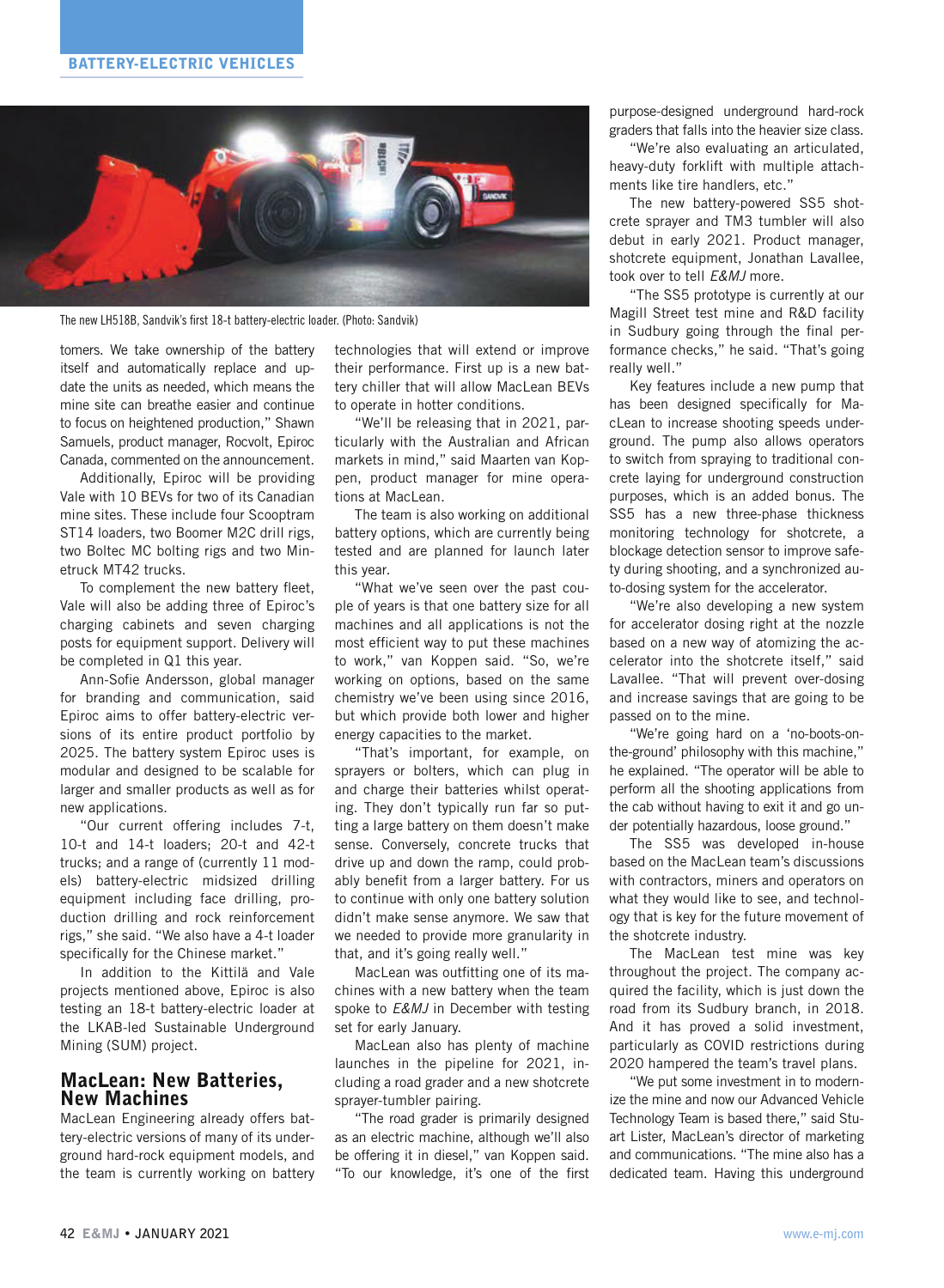lab has really accelerated our R&D and training capabilities. Even through COVID, our R&D work never stopped."

#### New Markets and Applications

What's next? *E&MJ* asked the team.

"In the immediate term, we're working to round off our BEV fleet for underground hard-rock applications," van Koppen explained. "There are still a couple of units that aren't electrified yet like rock breakers and water cannons.

"And then, we'll be continuously improving and enhancing our designs, like we're doing with the additional battery options. And there will be crossover between our automation, digitalization, and electric offerings that we'll start focusing on as well."

"In 2021, we're looking to cast our net a little bit wider geographically, too," Lister said. "We've got a great network across Canada and we want to take that into the U.S., Australia and Scandinavia as well."

"Yes, and to take these vehicles international, we'll be making minor adjustments to suit localization requirements," Patrick Marshall, VP of Product Management at MacLean, joined the discussion. "For example, in Australia we will incorporate how sites want to see their e-stop circuits configured and ensure compatibility with local voltage standards.

"As we go into 2022, we're looking at new applications too — because of the success of MacLean's EV Series drive train, we've got an opportunity to bring to market battery vehicles that aren't in our traditional diesel portfolio. We will also start to diversify into other streams of underground mining, low-profile mining, for example. Platinum and palladium mines in South Africa are very interested in electrification. I think that's the next big customer base to support."

#### Normet Expands SmartDrive With Fast Charging

Normet launched its SmartDrive, BEV product portfolio at the Bauma exhibition in Germany, April 2019. Since then, the company has added products for concrete transportation and spraying, explosives charging, lifting and installations, and underground logistics for both underground mining and tunneling.

"We have two different battery-electric architectures: a mining architecture optimized for long tramming distances, and a tunneling architecture optimized for needs in tunneling applications," Samu Kukkonen, technology director for Normet's Equipment Business, said.

Normet has recently expanded both architectures to include fast-charging battery technology. This allows for rapid charging without major impact to the battery lifespan.

"Fast charging is a natural option for Normet machinery, and it means there is no need for battery swapping," Kukkonen explained. "By choosing fast charging over battery swapping, we have eliminated the possibility to damage batteries during swapping, and we have designed the machine structure so that batteries are secured and covered to ensure safety.

"In addition to safety benefits, battery swapping is also much more tedious and expensive to implement. We believe that fast charging is the future, as it is for electric cars. And we are supporting the common CCS fast charging standard."

Normet demonstrated battery-electric emulsion charging at Pyhäsalmi during 2019 and the technology is now commercially available.

"We already have multiple sites globally where SmartDrive's are being operated," Kukkonen said. "In addition to Pyhäsalmi, the first BEV for underground explosive charging on Australian soil was the Charmec MC 605 VE SmartDrive, which operates with Downer Blasting Services at OZ Mineral's Carrapateena mine in South Australia."

In all SmartDrive machines, safety and efficient performance have been the main drivers for development.

"Combining the most advanced process expertise with the latest BEV technology allows us to offer our customers products to meet today's stringent requirements. In the field of sprayed concrete, for example, we have machines in Norway and Australia, and we were the first company to supply concrete sprayers with BEV technology with our Spraymec 8100 VD SD," Kukkonen added.

"We believe that BEVs are the future for mining. There are many more benefits in using BEVs in the mining industry than in road vehicles."

## Sandvik: A New Loader, and More…?

At a virtual event in September, Sandvik presented its first 18 metric tonne battery loader, the LH518B. This model, which brings Sandvik's battery electric LHD range to four models, combines the company's expertise in vehicle engineering with Artisan Vehicle Systems' powertrain and battery technology.

The LH518B was designed from the ground up around Artisan's battery system and electric driveline. The design allows it to work in 4.5 x 4.5-meter tunnels and, in addition to a new boom and bucket system, the LH518B features independent front and rear drivetrains, allowing a high payload capacity while keeping the overall machine height low.

The loader is equipped with three 2000 Nm permanent magnet motors. With no torque converter, transmission or engine to rev up, Sandvik said the loader is fast and agile and there are no emis-



Epiroc's ST14 battery-powered loader in action underground. (Photo: Epiroc)